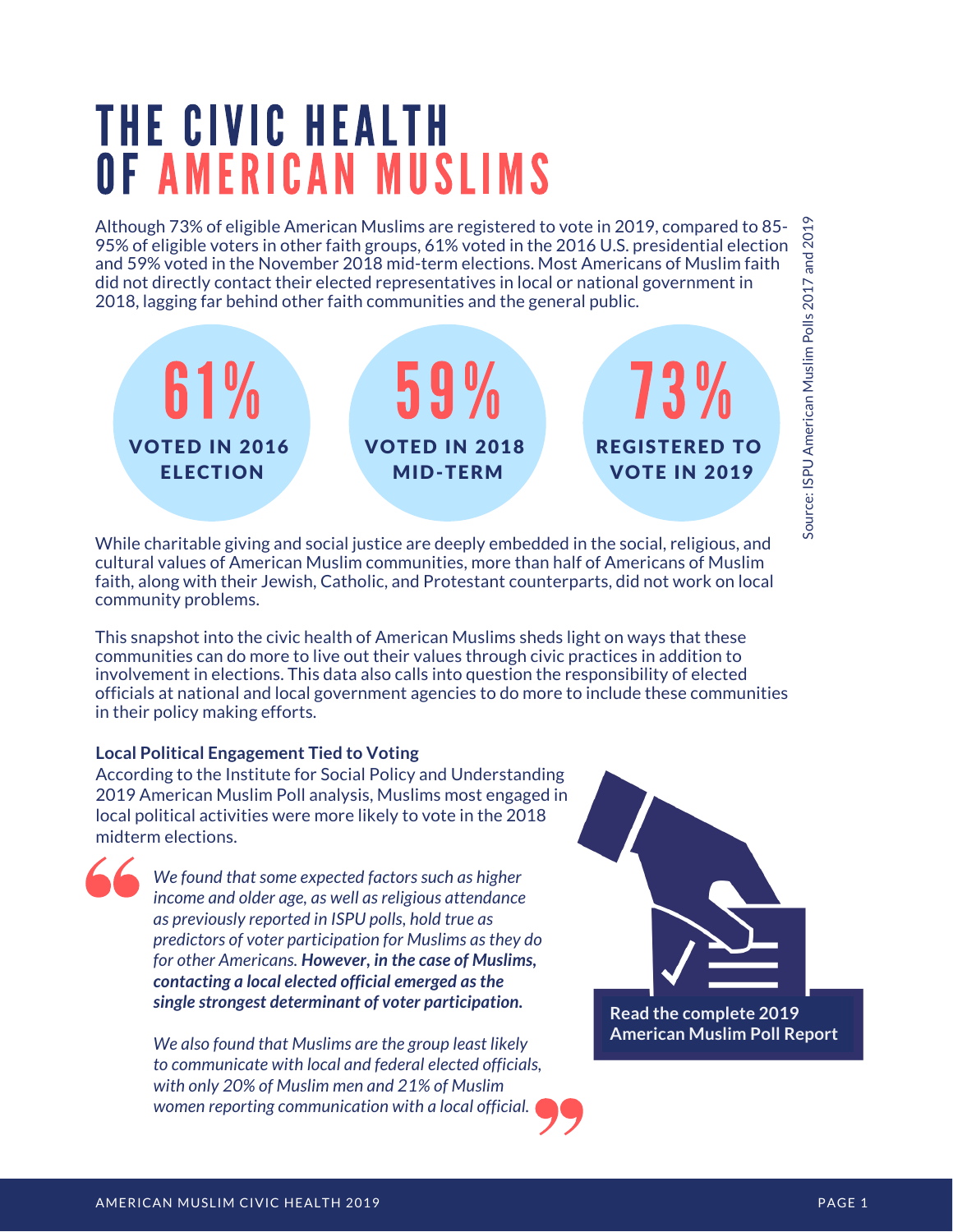## **CIVIC ENGAGEMENT**

Only one out of six (17%) of American Muslims directly contacted their congressional representatives in the past year.

Have you met or communicated by email, phone or mail with your Federal elected congressional representative or their staff within the last year?



Have you met or communicated by email, phone or mail with your locally elected representatives or their staff within the last year?





Muslims of different racial/ethnic groups reached out to local officials at similar rates: White Muslims (26%), Asian Muslims (24%), Black Muslims (17%) and Arab Muslims (15%).

Like most Americans, slightly more American Muslims contacted their locally elected officials than their national representatives but still reported the least amount of direct contact with local officials than any other community.